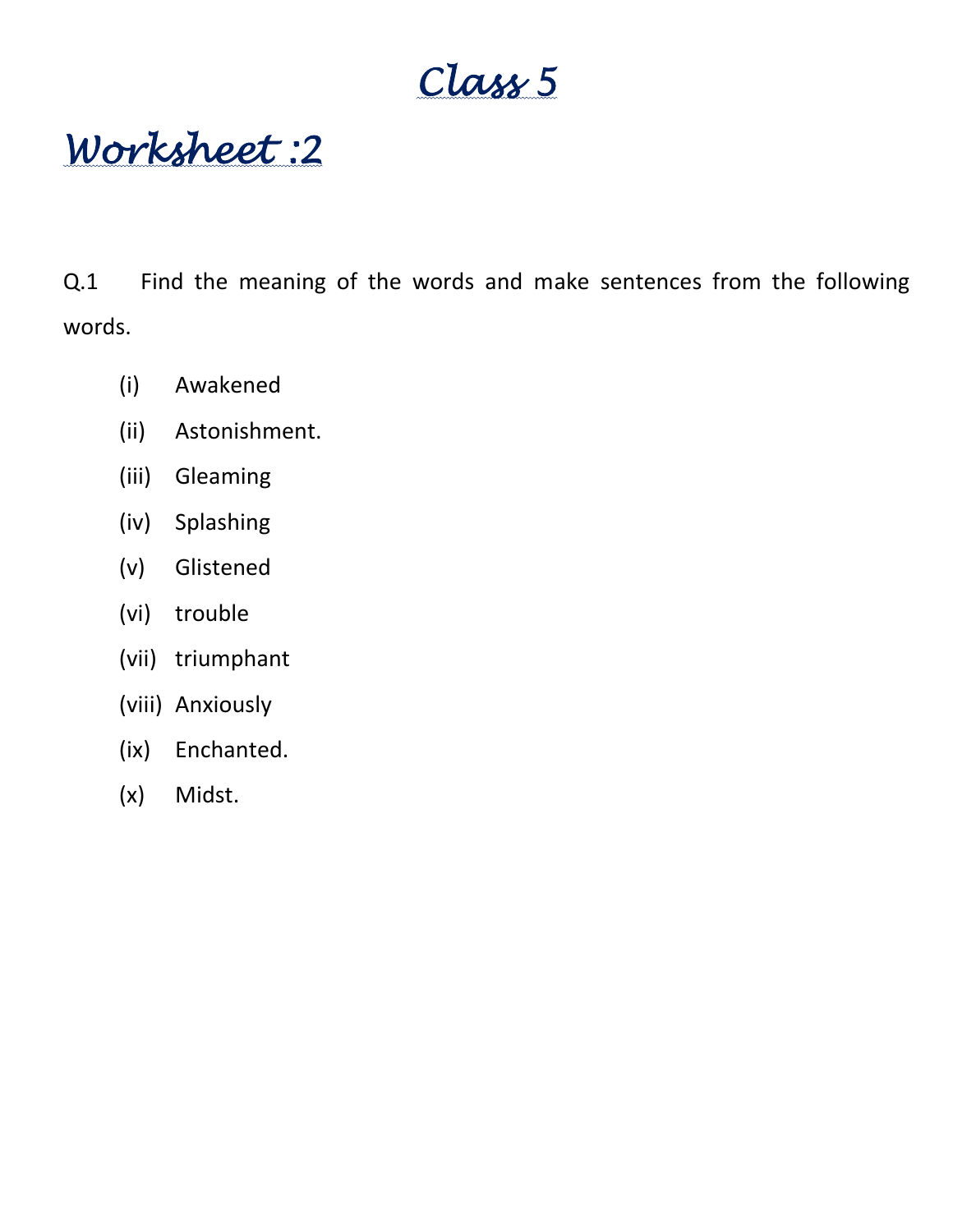|  | अभ्यास काय-पत्र—2 |  |
|--|-------------------|--|
|--|-------------------|--|

| अत्र/छात्रा का नाम |                                                                      |     |       |      | दिनांक ………             |  |
|--------------------|----------------------------------------------------------------------|-----|-------|------|------------------------|--|
|                    | दिए गए वाक्यों के रिक्त स्थान उचित शब्दों से भरो-                    |     |       |      | <b>WE REEL THE STA</b> |  |
|                    | क. ……………… दो व्यंजनों को जोडकर बनते हैं।                             |     |       |      | Thur El                |  |
|                    | ख. जब दो समान एक जैसे वर्ण जुड़ते हैं तो ……………… व्यंजन कहते हैं।     |     |       |      |                        |  |
| ग.                 | के उच्चारण में हवा केवल नाक से निकलती है।                            |     |       |      |                        |  |
| ঘ.                 | ''''''''''''''''''' के उच्चारण में हवा नाक और मुँह से निकलती है।     |     |       |      |                        |  |
|                    | दिए गए शब्दों में 'र' के अलग-अलग रूपों का प्रयोग करके सही शब्द बनाओ— |     |       |      |                        |  |
|                    | शम                                                                   | टक  | पेरणा | विनम |                        |  |
|                    | धम                                                                   | टेन | डामा  | पजा  |                        |  |
|                    |                                                                      |     |       |      |                        |  |

| सत्य    | षच्चा   |
|---------|---------|
| गड्डी   | व्यक्ति |
| कुम्हार | कुत्ता  |
| वस्तु   | अन्न    |
|         |         |

3 संयुक्त व्यंजन, द्वित्व व्यंजन अलग-अलग लिखो-द्वित्व व्यंजन संयुक्त व्यंजन

1.

 $\overline{2}$ 

. . . . . . . . . . . .

4 दिए गए शब्दों में 'र्' की गलती सुधारो-

................

.................

| ग्राम  |                          | र्गम   |       |
|--------|--------------------------|--------|-------|
| र्गवीण | ------------------------ | निद्रय |       |
|        | आर्चाय …………………           | धम्र   |       |
| र्सूय  |                          |        | र्पूव |

. . . . . . . . . . . . . . . .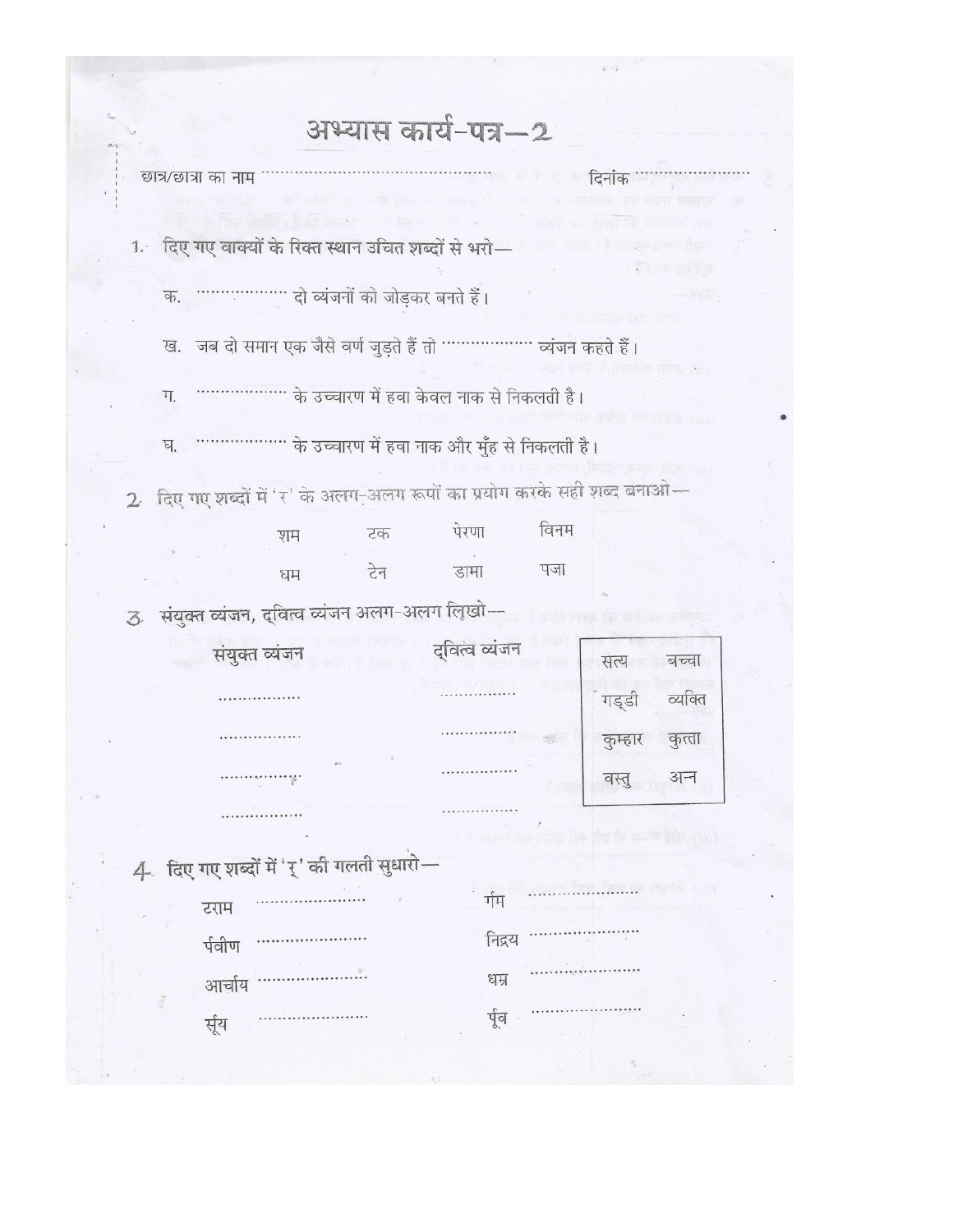- 5. नीचे दिए गए गदयांश को पढ़कर प्रश्नों के उत्तर दो-
	- क. भगवान सबसे बड़ा परोपकारी है, जिसने हमारे कल्याण के लिए संसार का निर्माण किया। प्रकृति का प्रत्येक अंश परोपकार की शिक्षा देता प्रतीत होता है। सूर्य और चाँद हमें जीवन प्रकाश देते हैं। नदियाँ अपने जल से हमारी प्यास बुझाती हैं। बादल धरती के लिए झूमकर बरसते हैं और फूल अपनी सुगंध से दूसरों का जीवन सुगंधित करते हैं।
		- प्रश्न-

 $(i)$  सबसे बड़ा परोपकारी किसे कहा गया है ?

- $(ii)$  हमारे कल्याण के लिए किसका निर्माण किया गया है ?
- 

- (iii) प्रकृति का प्रत्येक अंश कैसी शिक्षा देता प्रतीत होता है ?
- $(iv)$  चाँद, सूरज, नदियाँ, बादल, फूल हमें क्या देते हैं ?
- ख. आधुनिक तकनीक की महान खोज है कंप्यूटर। यह एक सामान्य मशीन है, जो अपनी मेमोरी में ढेर सारे डाटा को सुरक्षित रखने की क्षमता रखता है। यह इस्तेमाल करने में बेहद ही आसान है, इसलिए कोई बच्चा भी इस पर काम कर सकता है। इसे अपने साथ रखकर कहीं भी ले जा सकते हैं। अब तो कंप्यूटर कार्यालय, शिक्षण संस्थान यहाँ तक कि विद्यालयों में भी उपयोग होने लगे हैं।

#### प्रश्न-

 $(i)$  आधुनिक तकनीक की खोज क्या है ?

 $(ii)$  कंप्यूटर क्या क्षमता रखता है ?

- (iii) कोई बच्चा भी इसे क्यों प्रयोग कर सकता है ?
- $(iv)$  कंप्यूटर का कहाँ-कहाँ उपयोग होने लगा है ?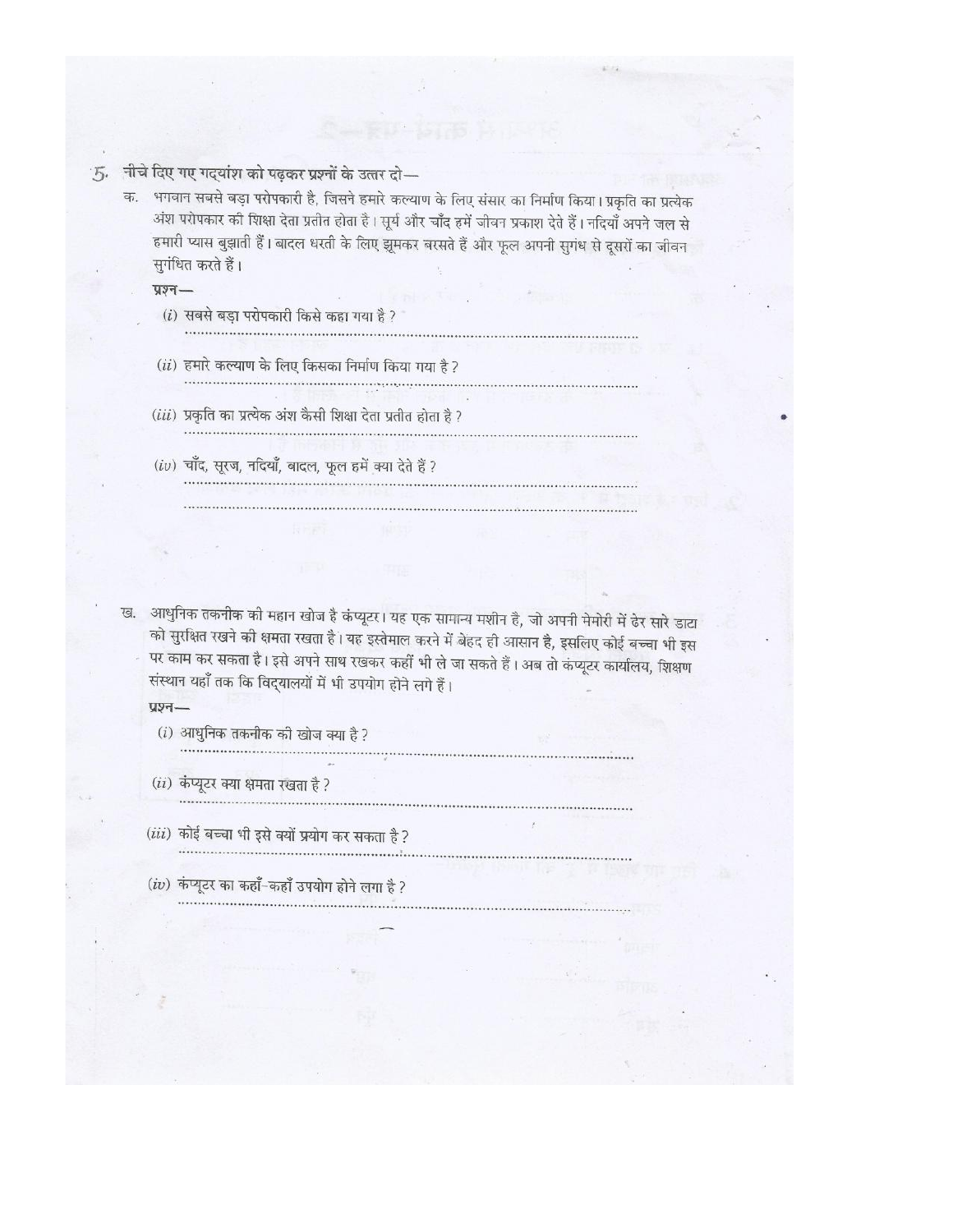| MATHS WORKSHEET-2 CLASS - V - 2018-19                                                                                         |
|-------------------------------------------------------------------------------------------------------------------------------|
| <b>CHAPTER -10- ROUNDING NUMBERS</b>                                                                                          |
| Q1. Round off each of the following numbers to the nearest 10.                                                                |
| (a)81                                                                                                                         |
| (b)875<br>.<br>1980 - Andrew Andrew Andrew Andrew Andrew Andrew Andrew Andrew Andrew Andrew Andrew Andrew Andrew Andrew Andre |
| Q2. . Round off each of the following numbers to the nearest 100.                                                             |
| (a)415                                                                                                                        |
| (b)891                                                                                                                        |
| Q3. Round off each of the following numbers to the nearest 1,000.                                                             |
| (a)6,367                                                                                                                      |
| (b)8,710                                                                                                                      |
| Q4. Round off each of the following numbers to the nearest 10,000.                                                            |
| $(a)$ 13,670                                                                                                                  |
| $(b)$ 16,745<br>_________________________________                                                                             |
| Q5. Round off each of the following numbers to the nearest 1,00,000.                                                          |
| (a)1,38,964                                                                                                                   |
| (b)4,61,308                                                                                                                   |
| Q6. Round off each of the following numbers to the nearest 10,00,000.                                                         |
| $(a)$ 19,16,423                                                                                                               |
| (b)3,65,24,179                                                                                                                |
| Q7.Fill in the blanks:                                                                                                        |
| On rounding off 136472508 to the nearest                                                                                      |
|                                                                                                                               |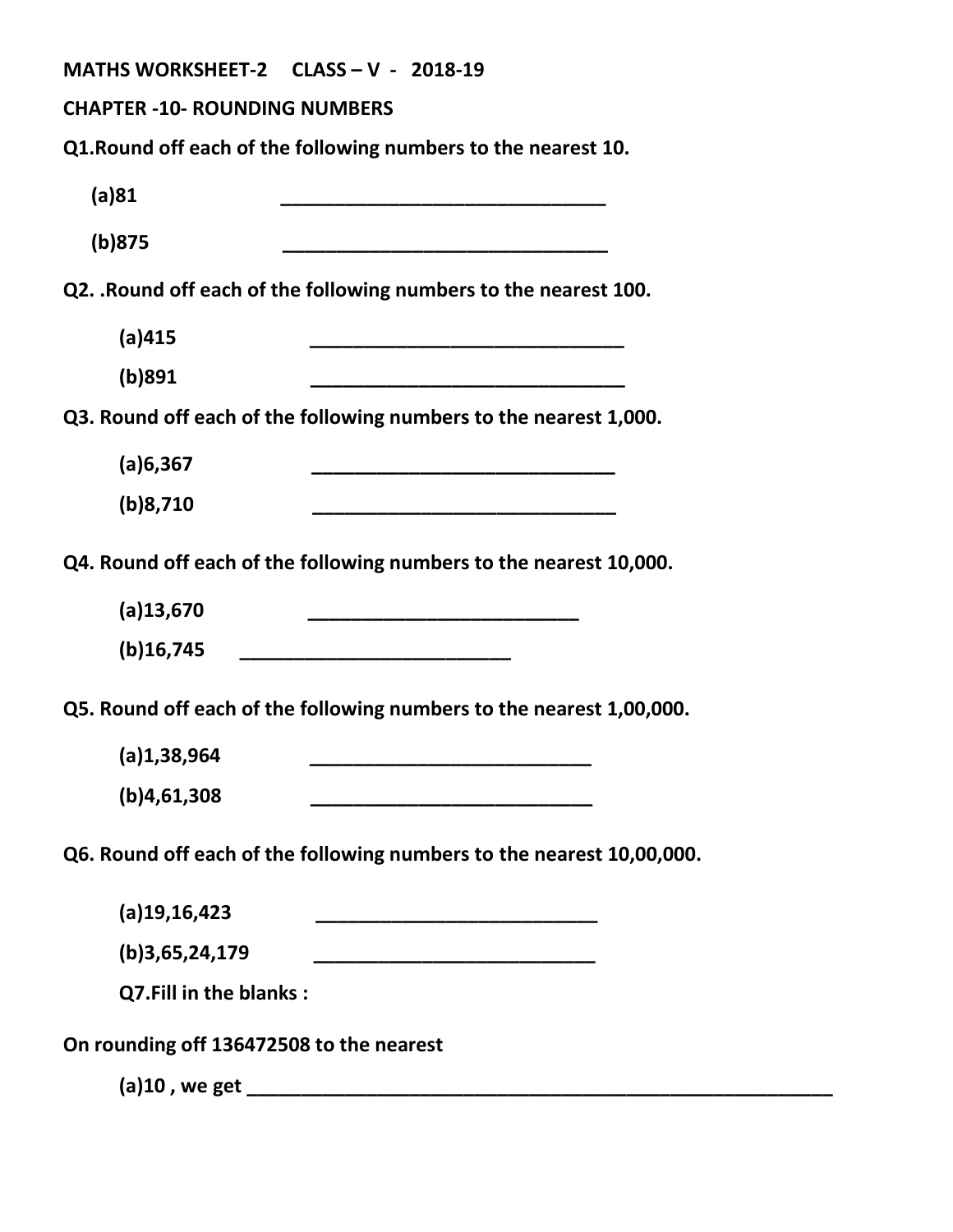| (b)100, we get                                                             |  |
|----------------------------------------------------------------------------|--|
|                                                                            |  |
|                                                                            |  |
|                                                                            |  |
|                                                                            |  |
| Q8. The population of an Indian state is 8,56,42,574. Write the population |  |
|                                                                            |  |
| ©To the nearest thousand                                                   |  |
|                                                                            |  |

**Q9. Mr. Rajesh bought a car for Rs.8,67,596 . Round off the cost of car to the nearest lakhs.**

**\_\_\_\_\_\_\_\_\_\_\_\_\_\_\_\_\_\_\_\_\_\_\_\_\_\_\_\_\_\_\_\_\_\_\_\_\_\_\_\_\_\_\_\_\_\_\_\_\_\_\_\_\_\_\_\_\_\_\_\_\_\_\_\_\_\_\_**

| Q10. Match the following:                                      |          |  |
|----------------------------------------------------------------|----------|--|
| (a) Number 6 rounded off to the nearest ten<br>6,300           |          |  |
| (b) number 10327 rounded off to the nearest thousand 18,00,000 |          |  |
| <b>Onumber 6298 rounded off to the nearest hundred</b>         | 10       |  |
| (d) number 1849678 rounded off to the nearest lakh             | 3,60,000 |  |
| (e)number 356791 rounded off to the nearest ten thousand       | 10,000   |  |

#### **CLASS -V SCIENCE WORKSHEET-2 CH-2 RESPIRATION AND REPRODUCTION**

**Q1. By which part of the plant following plant grows?** a)  $\begin{bmatrix} \frac{1}{2} & \frac{1}{2} \\ \frac{1}{2} & \frac{1}{2} \end{bmatrix}$  (b) Hibiscus (c)

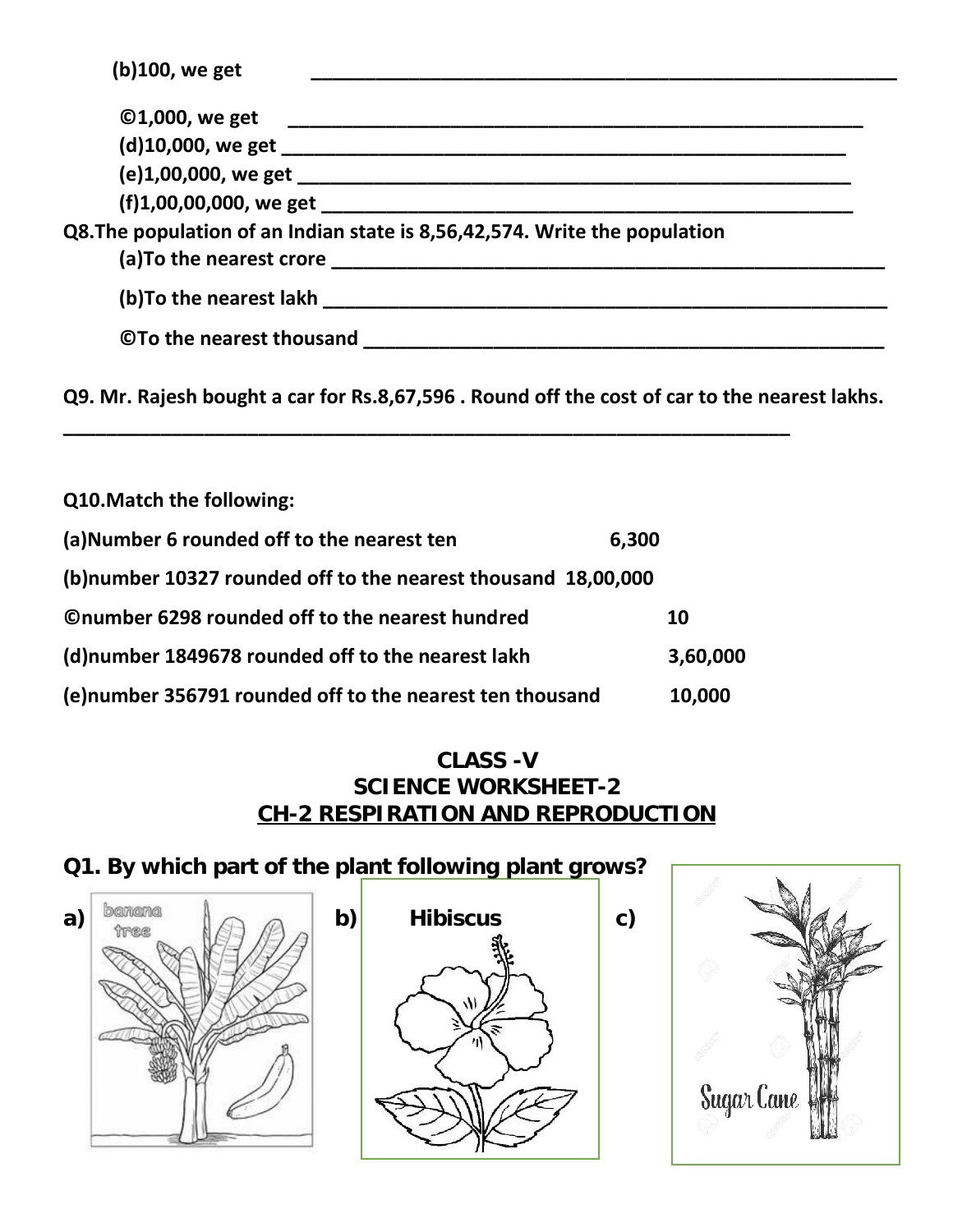**Q2. Give reason:** a) Farmers remove weeds time to time from the field. Ans- \_\_\_\_\_\_\_\_\_\_\_\_\_\_\_\_\_\_\_\_\_\_\_\_\_\_\_\_\_\_\_\_\_\_\_\_\_\_\_\_\_\_\_\_\_\_\_\_\_\_\_\_\_\_\_\_\_\_\_\_\_\_\_\_\_\_  $\overline{\phantom{a}}$  , and the contribution of the contribution of the contribution of the contribution of the contribution of the contribution of the contribution of the contribution of the contribution of the contribution of the \_\_\_\_\_\_\_\_\_\_\_\_\_\_\_\_\_\_\_\_\_\_\_\_\_\_\_\_\_\_\_\_\_\_\_\_\_\_\_\_\_\_\_\_\_\_\_\_\_\_\_\_\_\_\_\_\_\_\_\_\_\_\_\_\_\_\_\_\_ b) All living things respire. Ans- \_\_\_\_\_\_\_\_\_\_\_\_\_\_\_\_\_\_\_\_\_\_\_\_\_\_\_\_\_\_\_\_\_\_\_\_\_\_\_\_\_\_\_\_\_\_\_\_\_\_\_\_\_\_\_\_\_\_\_\_\_\_\_\_\_ \_\_\_\_\_\_\_\_\_\_\_\_\_\_\_\_\_\_\_\_\_\_\_\_\_\_\_\_\_\_\_\_\_\_\_\_\_\_\_\_\_\_\_\_\_\_\_\_\_\_\_\_\_\_\_\_\_\_\_\_\_\_\_\_\_\_\_\_\_ \_\_\_\_\_\_\_\_\_\_\_\_\_\_\_\_\_\_\_\_\_\_\_\_\_\_\_\_\_\_\_\_\_\_\_\_\_\_\_\_\_\_\_\_\_\_\_\_\_\_\_\_\_\_\_\_\_\_\_\_\_\_\_\_\_\_\_\_\_ c) Sun is the ultimate source of energy for all living beings. Ans- \_\_\_\_\_\_\_\_\_\_\_\_\_\_\_\_\_\_\_\_\_\_\_\_\_\_\_\_\_\_\_\_\_\_\_\_\_\_\_\_\_\_\_\_\_\_\_\_\_\_\_\_\_\_\_\_\_\_\_\_\_\_\_\_\_ \_\_\_\_\_\_\_\_\_\_\_\_\_\_\_\_\_\_\_\_\_\_\_\_\_\_\_\_\_\_\_\_\_\_\_\_\_\_\_\_\_\_\_\_\_\_\_\_\_\_\_\_\_\_\_\_\_\_\_\_\_\_\_\_\_\_\_\_\_\_ **Q3. Write the breathing organ of following animals:- of**  a) Lion- \_\_\_\_\_\_\_\_\_\_\_\_\_\_\_\_\_\_\_\_\_\_\_\_\_ d) Earthworm-\_\_\_\_\_\_\_\_\_\_\_\_\_\_\_\_\_\_\_\_\_\_\_\_\_\_\_\_\_\_\_\_ b) Caterpillar- \_\_\_\_\_\_\_\_\_\_ e) Birds- \_\_\_\_\_\_\_\_\_\_\_\_\_\_\_\_\_\_ f) Fish-  $\frac{1}{2}$  fish-  $\frac{1}{2}$  fish-**Q4. Look at the diagram and answer the following questions:**a) Identify and name the process. c) Chicken- \_\_\_\_\_\_\_\_\_\_\_\_\_\_\_\_\_

**\_\_\_\_\_\_\_\_\_\_\_\_\_\_\_\_ \_\_\_\_\_\_\_\_\_\_\_\_\_\_\_ \_\_\_\_\_\_\_\_\_\_\_\_\_**

**\_\_\_\_\_\_\_\_\_\_\_\_\_\_\_\_**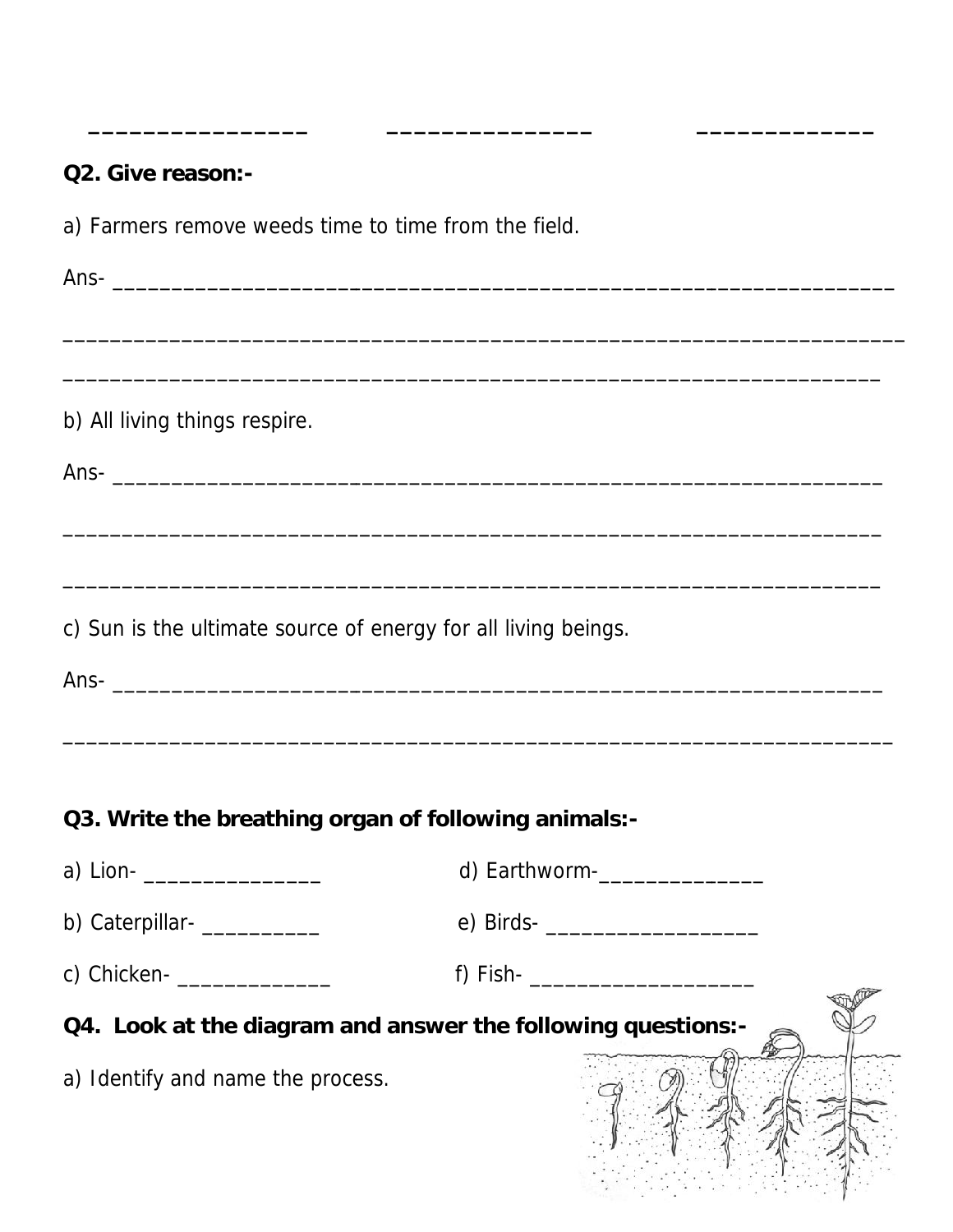| b) What are the conditions required for this process?       |  |  |
|-------------------------------------------------------------|--|--|
|                                                             |  |  |
|                                                             |  |  |
| c) Give two examples of plants that grow by this method.    |  |  |
|                                                             |  |  |
| d) What will happen if plants stop growing by this process. |  |  |
|                                                             |  |  |
|                                                             |  |  |
|                                                             |  |  |

**Q5. Draw, name and color any two ornamental plants.**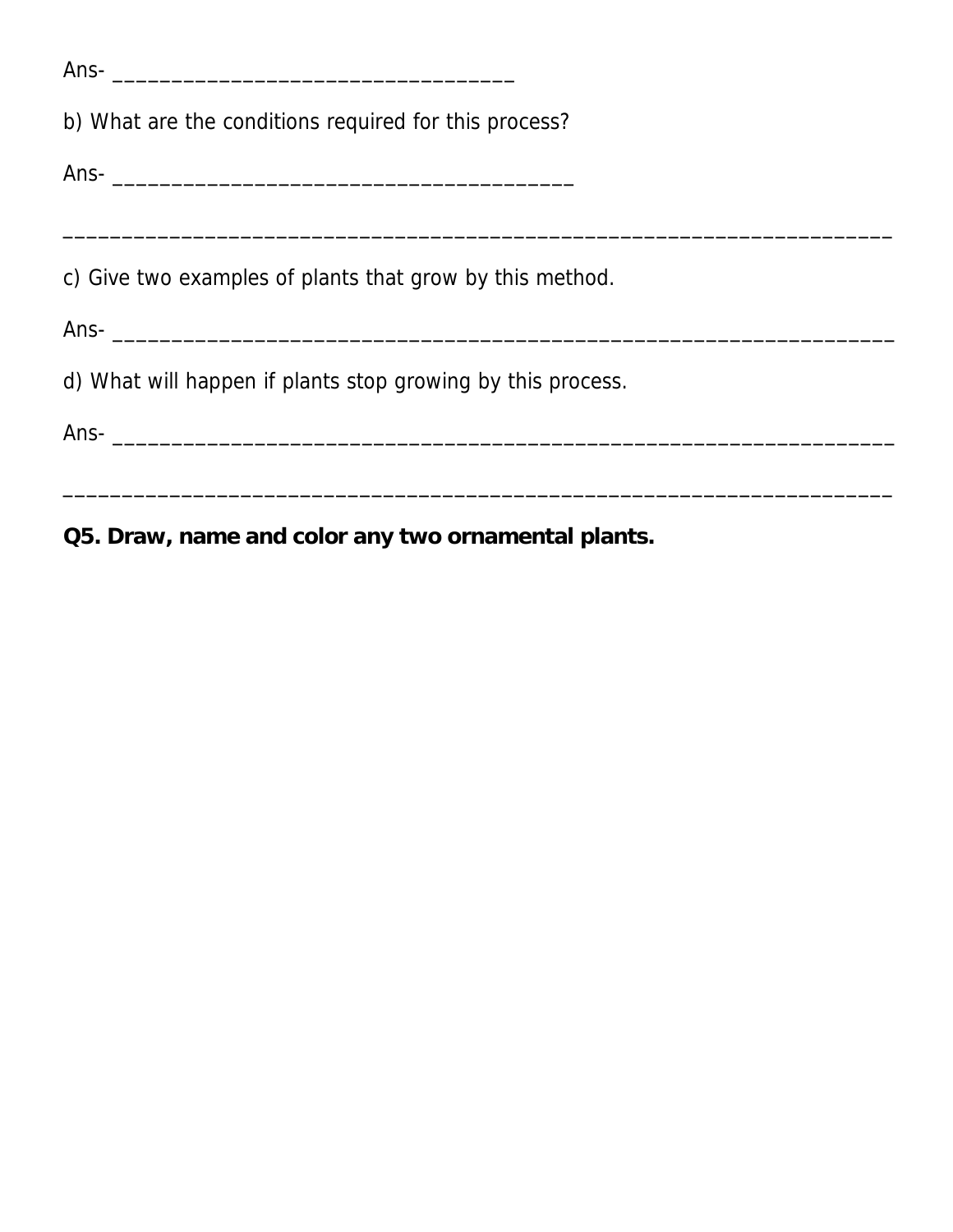

#### **Q1. Answer in brief Answer**

a)Name and mark the directions and sub-directions.

Ans. \_\_\_\_\_\_\_\_\_\_\_\_\_\_\_\_\_\_\_\_\_\_\_ \_\_\_\_\_\_\_\_\_\_\_\_\_\_\_\_\_\_\_\_\_\_\_\_\_\_\_\_\_\_\_\_ \_\_\_\_\_\_\_\_\_\_\_\_\_\_\_\_\_\_\_\_\_\_\_\_\_\_\_\_\_\_\_\_ b) What is cartography? Ans.\_\_\_\_\_\_\_\_\_\_\_\_\_\_\_\_\_\_\_\_\_\_\_\_\_\_\_\_\_\_\_\_\_\_\_\_\_\_\_\_\_\_\_\_\_\_\_\_\_\_\_\_\_\_\_\_\_\_\_\_\_\_\_\_\_\_ \_\_\_\_\_\_\_\_\_\_\_\_\_\_\_\_\_\_\_\_\_\_\_\_\_\_\_\_\_\_\_\_\_\_\_\_\_\_\_\_\_\_\_\_\_\_\_\_\_ c)Who was the first to publish a collections of maps in the form of a book? Ans.\_\_\_\_\_\_\_\_\_\_\_\_\_\_\_\_\_\_\_\_\_\_\_\_\_\_\_\_\_\_\_\_\_\_\_\_\_\_\_\_\_\_\_\_\_\_\_\_\_\_\_\_\_\_\_\_\_\_\_\_\_\_\_\_\_\_ \_\_\_\_\_\_\_\_\_\_\_\_\_\_\_\_\_\_\_\_\_\_\_\_\_\_\_\_\_\_\_\_\_\_\_\_\_\_\_\_\_\_\_\_\_\_\_\_\_\_ d)What is the importance of scale in a map? Ans.\_\_\_\_\_\_\_\_\_\_\_\_\_\_\_\_\_\_\_\_\_\_\_\_\_\_\_\_\_\_\_\_\_\_\_\_\_\_\_\_\_\_\_\_\_\_\_\_\_\_\_\_\_\_\_\_\_\_\_\_\_\_\_\_\_\_ and mark the directions and sub-directions.<br>
Ans.<br>
<br>
b) What is cartography?<br>
<br>
c)Who was the first to publish a collections of maps in the form of a book?<br>
Ans.<br>
<br>
Ans.<br>
<br>
Ans.

#### **Q2. Draw the conventional signs for the following:**

| <b>RAILWAY</b> |  |
|----------------|--|
| <b>FOREST</b>  |  |
| <b>DAM</b>     |  |

 $\overline{\phantom{a}}$  ,  $\overline{\phantom{a}}$  ,  $\overline{\phantom{a}}$  ,  $\overline{\phantom{a}}$  ,  $\overline{\phantom{a}}$  ,  $\overline{\phantom{a}}$  ,  $\overline{\phantom{a}}$  ,  $\overline{\phantom{a}}$  ,  $\overline{\phantom{a}}$  ,  $\overline{\phantom{a}}$  ,  $\overline{\phantom{a}}$  ,  $\overline{\phantom{a}}$  ,  $\overline{\phantom{a}}$  ,  $\overline{\phantom{a}}$  ,  $\overline{\phantom{a}}$  ,  $\overline{\phantom{a}}$ 

\_\_\_\_\_\_\_\_\_\_\_\_\_\_\_\_\_\_\_\_\_\_\_\_\_\_\_\_\_\_\_\_\_\_\_\_\_\_\_\_\_\_\_\_\_\_\_\_\_

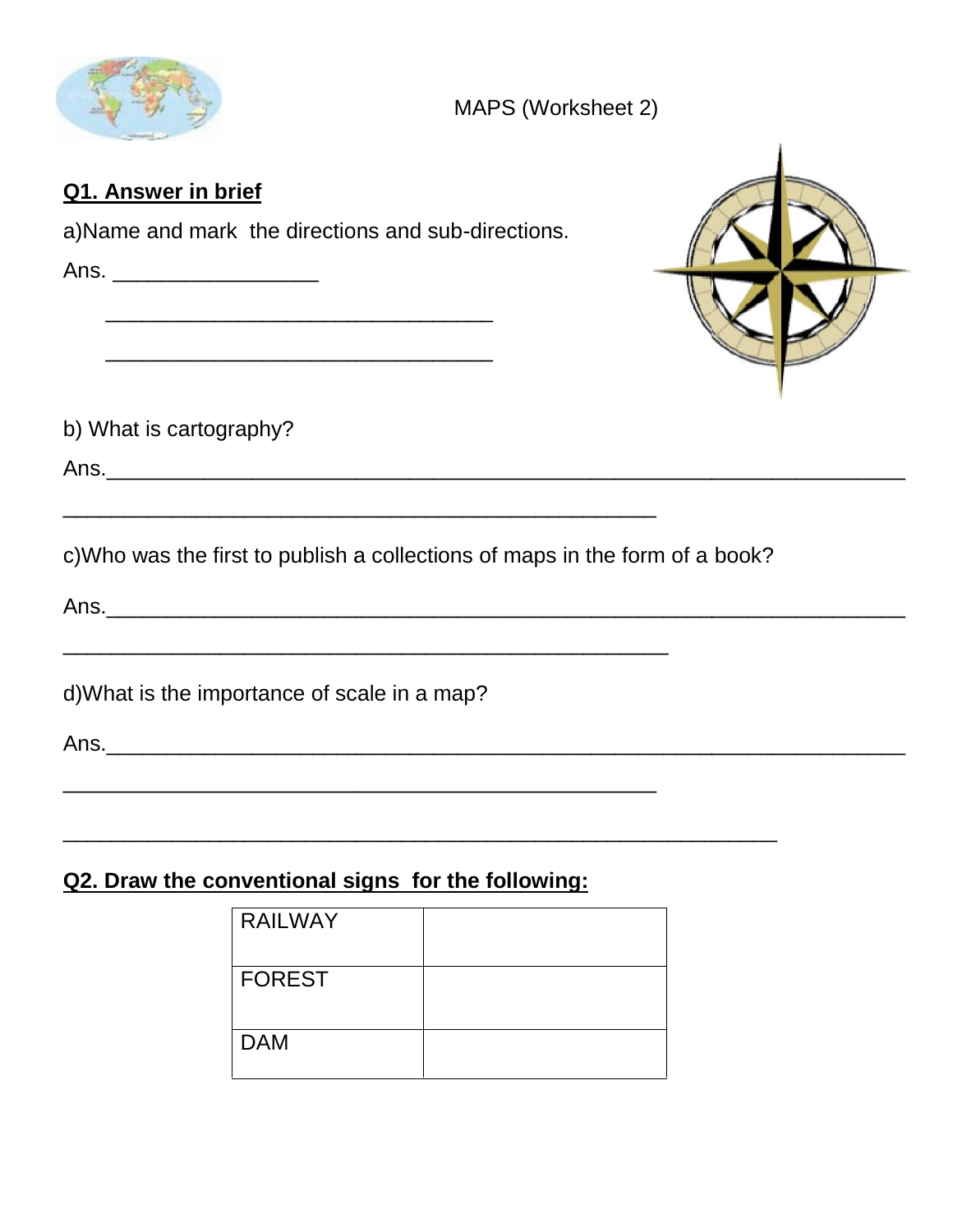| <b>MOUNTAIN</b>      |  |
|----------------------|--|
| <b>RIVER</b>         |  |
| <b>BRIDGE</b>        |  |
| <b>INTERNATIONAL</b> |  |
| <b>BOUNDARY</b>      |  |
| <b>METALLED</b>      |  |
| <b>ROAD</b>          |  |

#### **Q3. HOT QUESTIONS (Think and Answer)**

a. Why are physical features such as mountains, trees, forests often not drawn on maps?

b. When a map is drawn, the actual distance between places are reduced. Why?

#### **Q5. Give Reasons:**

a. Globes are not as accurate as maps. Why?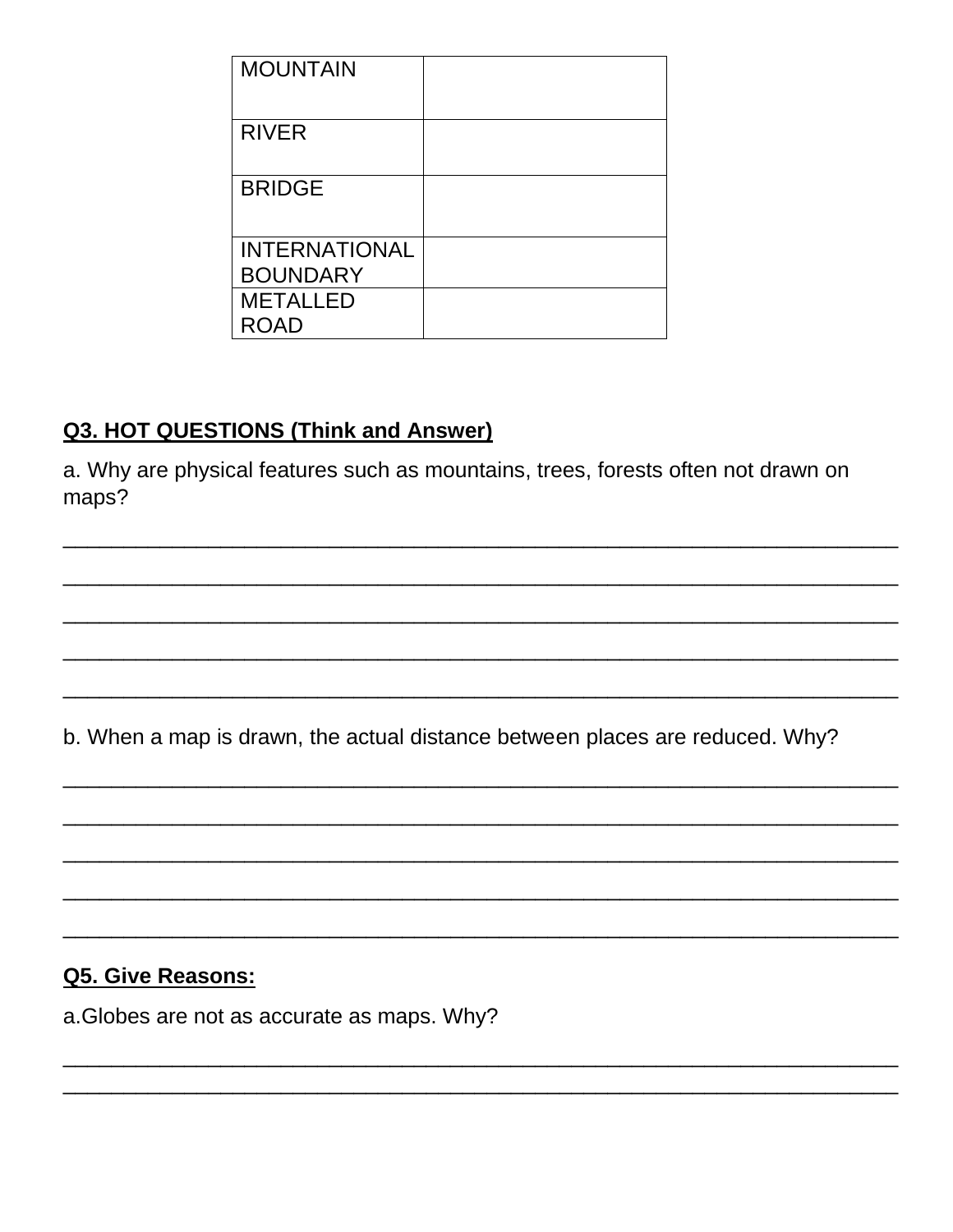b.Differentcolours and symbols are used in a map. Why?

## Q6. Write few lines on the following:

# **Political Maps**



**Physical Maps**